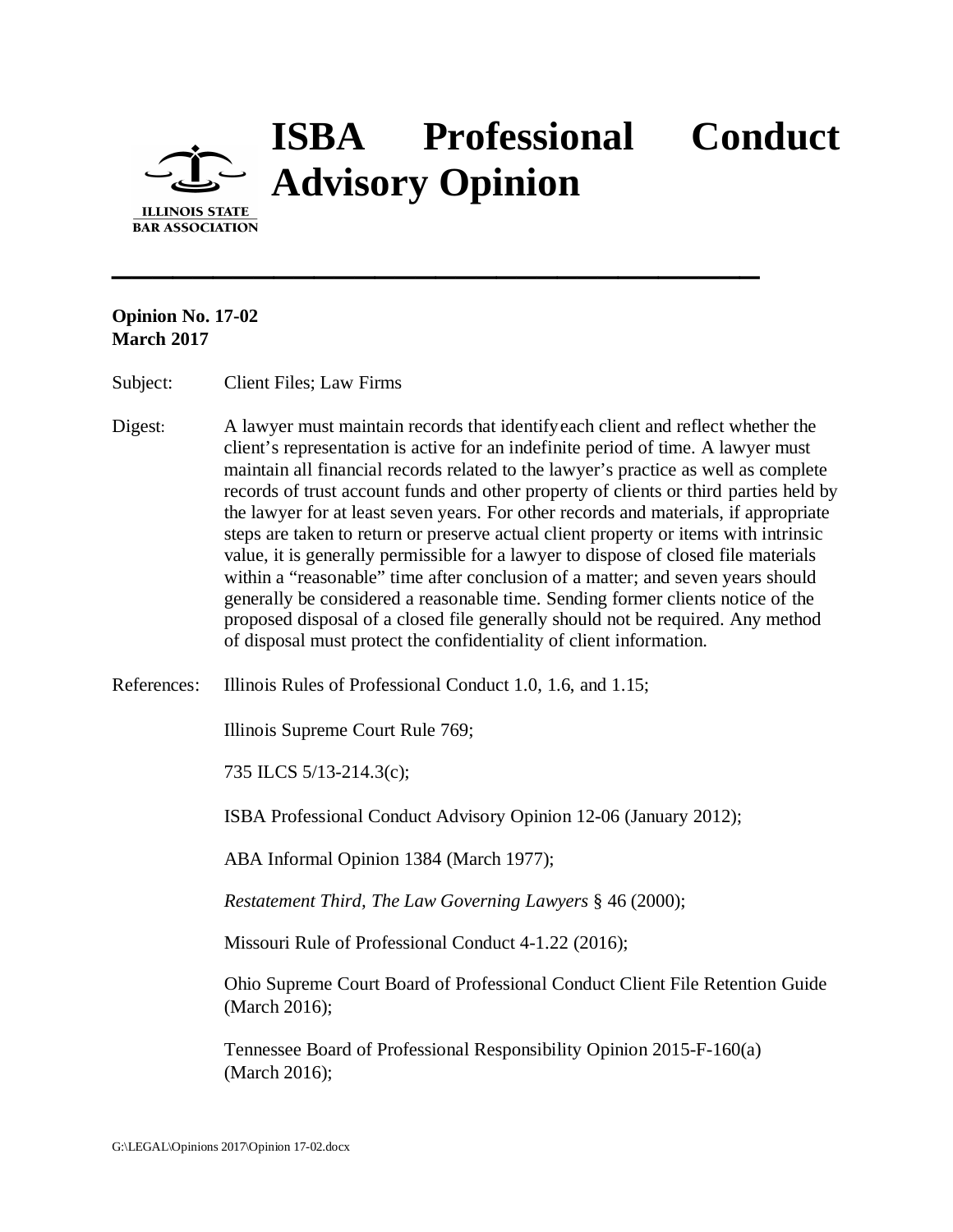Arizona State Bar Opinion 08-02 (December 2008);

Iowa State Bar Opinion 08-02 (March 2008)

West Virginia Lawyer Disciplinary Board Opinion 2002-01 (March 2002).

## **FACTS**

The inquiring law firm is incurring substantial storage fees for closed client matter files and wishes to dispose of files no longer of use that are more than ten years old. For many years, the firm has included the following or similar language in its standard engagement letter signed by clients: "At your request, your papers and property will be returned to you [after termination of the Matter] promptly upon receipt of payment for outstanding fees, service charges and disbursements. Our own files, including lawyer work product, pertaining to the Matter will be retained by the firm. For various reasons, including the minimization of unnecessary storage expenses, we reserve the right to destroy or otherwise dispose of any such documents or other materials retained by us within a reasonable time after the termination of the engagement." The firm states that locating and contacting former clients to seek consent for destruction, or to provide advance notice of destruction, would be impossible in some situations as well as costly and burdensome in most cases.

## **QUESTION**

Where clients have signed engagement agreements advising that a law firm may destroy or otherwise dispose of documents relating to a closed matter within a reasonable time after the end of the engagement, may the law firm do so: (1) ten years after the end of an engagement; and (2) without taking additional steps, including, for example, giving notice to the former clients?

## **ANALYSIS**

As noted in ISBA Opinion 12-06 (January 2012), there are minimum time periods that certain financial and trust account records regarding a lawyer's practice must be maintained. Specifically, Illinois Rule 1.15(a) requires that complete records of trust account funds and other property of clients or third persons be kept by a lawyer and preserved for at least seven years after termination of a representation. Subparagraphs (1) to (8) of the Rule 1.15(a) list the specific requirements for the "complete records" of trust accounts.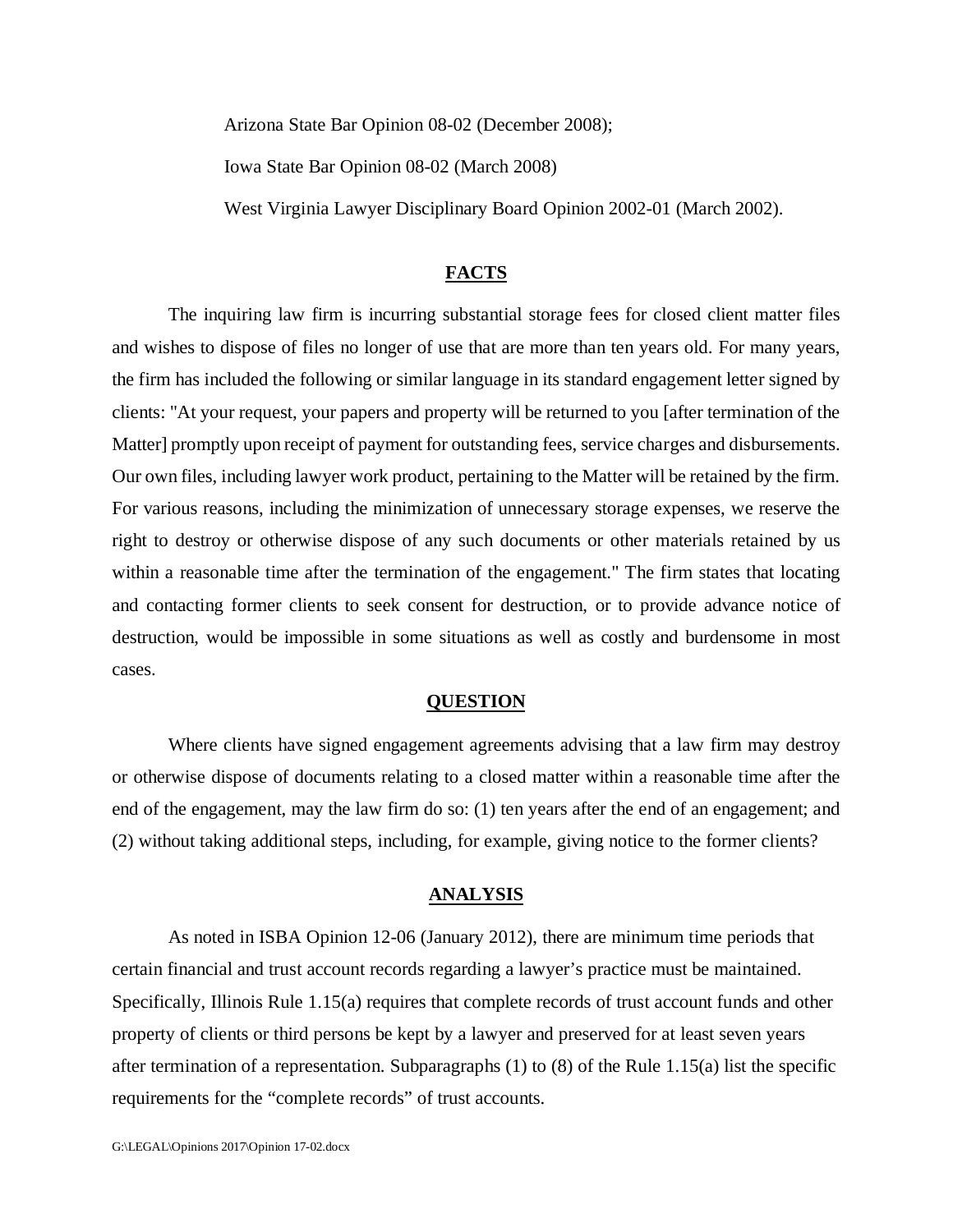Illinois Supreme Court Rule 769 defines two additional categories of lawyer records that must be maintained. Paragraph (1) requires a lawyer to maintain records that identify the name and last known address of each client and reflect whether the representation of the client is ongoing or concluded. In contrast to Rule 1.15(a) and paragraph (2) of Supreme Court Rule 769, paragraph (1) makes no reference to any period of time. It therefore appears that the client information described in paragraph (1) should be preserved indefinitely. Paragraph (2) of Supreme Court Rule 769 requires that all "financial records" related to a lawyer's practice be maintained for a period of not less than seven years. Financial records are defined to include bank statements, time and billing records, checks, check stubs, journals, ledgers, audits, financial statements, tax returns, and tax reports.

In the present inquiry, the law firm typically advised new clients of the firm's records retention policy, including the intention to dispose of closed files "within a reasonable time after the termination of the engagement," in the initial engagement letter. The firm now wishes to consider ten years as a "reasonable" period of time. Apart from the specific rules discussed above, there appear to be no other Illinois professional conduct or court rules relevant to a minimum or "reasonable" retention period for lawyer file materials no longer needed for a client's representation. Other authorities provide useful guidance on this question.

ISBA Opinion 12-06 (January 2012) considered whether an Illinois legal services program could routinely dispose of various types of case materials five years after a matter was closed. The opinion noted that records reflecting the client information covered by Supreme Court Rule 769(1) must be retained indefinitely, and that the financial and trust account records described in Supreme Court Rule 769(2) and Illinois Rule 1.15(a) must be kept for seven years. With respect to closed case files, except for original deeds, wills, and other documents with intrinsic value, ISBA Opinion 12-06 concluded that the program need not retain such files more than five years after a matter was closed if those materials were no longer useful to the clients' representation.

As early as 1977, the American Bar Association advised that lawyers need not retain closed files indefinitely. ABA Informal Opinion 1384 (March 1977) observes: "A lawyer does not have a general duty to preserve all of his files permanently. Mounting and substantial storage costs can affect the cost of legal services, and the public interest is not served by unnecessary and avoidable additions to the cost of legal services."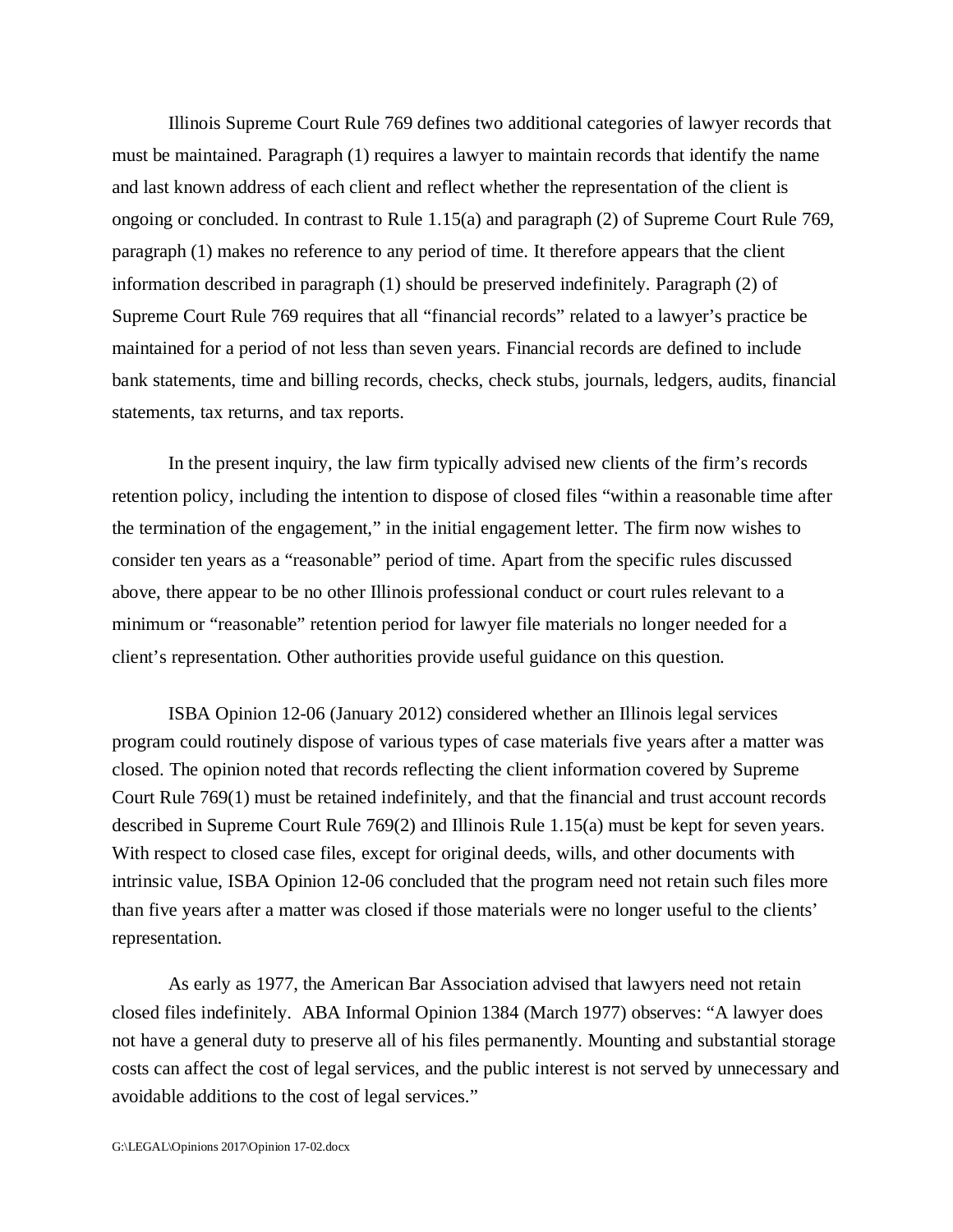The *Restatement Third, The Law Governing Lawyers* § 46(1) (2000) provides that a lawyer must take "reasonable" steps to safeguard documents in the lawyer's possession relating to the representation of a client or former client. Comment *b* to § 46 notes, however, that "… a law firm is not required to preserve client documents indefinitely and may destroy documents that are outdated or no longer of consequence."

The experience in other states is also instructive. In July 2016, the Missouri Supreme Court amended its Rule of Professional Conduct 4-1.22 to reduce that state's general mandatory file-retention period from ten years to six years for all files where the representation ends on or after July 1, 2016. Missouri Rule 4-1.22 lists four exceptions to the general rule: (a) where a legal malpractice claim is pending; (b) where a criminal or other governmental investigation is pending; (c) where a disciplinary matter is pending; or (d) where other litigation is pending.

The Ohio Supreme Court Board of Professional Conduct Client File Retention Guide, issued in March 2016, acknowledged that there is no minimum file retention requirement in Ohio and observed that the "… decision of how long to maintain a client file always lies within the professional judgment of the lawyer…." The Guide also noted that other jurisdictions suggest minimum file retention periods that run concurrently with trust account recordkeeping requirements (seven years in Ohio), and agreed that the trust account period may be appropriate in many cases, except for particular matters that may require longer retention.

Tennessee Board of Professional Responsibility Opinion 2015-F-160(a) (March 2016) recommended that a lawyer retain former client files for five years after termination of representation, noting that the guideline may be altered by client agreement or the type of representation and contents of the file. Arizona State Bar Opinion 08-02 (December 2008) concluded that a general five-year retention period "… remains a safe default option for the lawyer and client in the absence of an agreement otherwise." The opinion further noted that the five-year period was supported by Arizona Rule 1.15(a), which requires a five-year retention period for trust account records. Iowa State Bar Opinion 08-02 (March 2008) recommended a retention period of no less than six years if the lawyer has a written file retention policy and ten years in the absence of such a policy.

West Virginia Lawyer Disciplinary Board Opinion 2002-01 (March 2002) noted that lawyers do not have a general duty to preserve closed files permanently, and stated: "At some point in time, even absent explicit consent to destroy, it is no longer reasonable for a client to expect that the lawyer will still maintain the client's property. At that point in time, the client's consent to destroy the file is implicit." The opinion concluded that, with certain exceptions,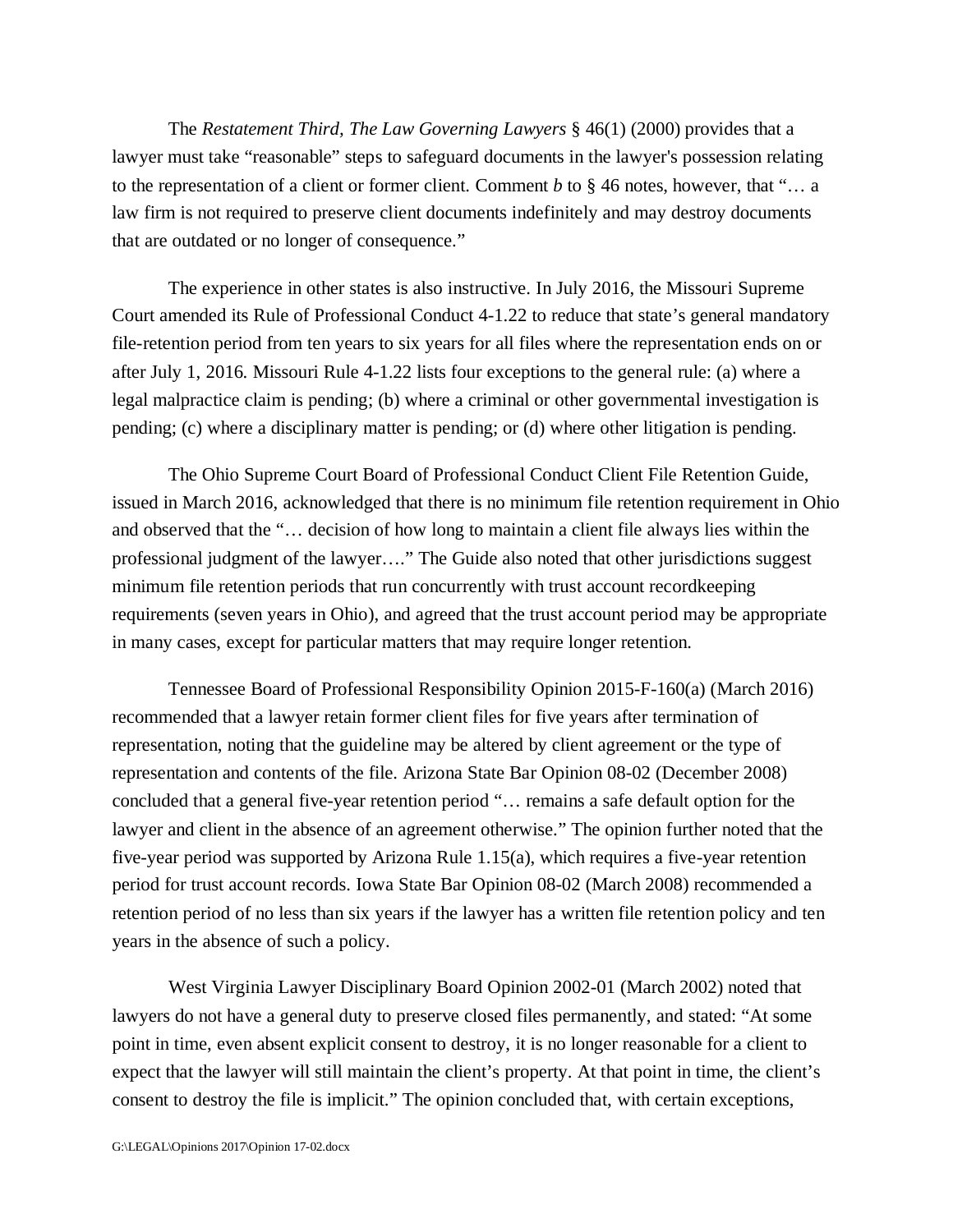"holding the file for five years with no request for it by the client can be deemed implicit consent to destroy the file."

In view of these authorities, the ten-year retention period for closed files proposed by the inquiring law firm is clearly reasonable. In fact, a general "default" retention period of seven years for the ordinary closed file materials of an Illinois law firm also appears reasonable. A general retention period of seven years after termination of the representation would be consistent with two of the Illinois Supreme Court's three lawyer record-keeping requirements (records required by Supreme Court Rule 769(1) should be preserved indefinitely). As noted above, several other jurisdictions have chosen their state's trust account record retention period as the appropriate default guideline for retention of ordinary closed files. Retaining closed files at least seven years could also prove advantageous in the event of a lawyer liability claim, given that the Illinois statute of repose for professional liability claims against lawyers, 735 ILCS 5/13-  $214.3(c)$ , is six years.

There may be specific situations, like those listed as exceptions to Missouri Rule 4-1.22, or types of materials like those listed in ISBA Opinion 12-06 (original deeds, wills, and other documents with intrinsic value), where retaining a file, or portions of a file, longer than seven years may be necessary or prudent. And as long as the requirements of Illinois Rule 1.15(a) and Supreme Court Rule 769 are met, lawyers and adequately informed clients (see the definition of "informed consent" in Illinois Rule 1.0(e)) are free to agree on any mutually acceptable retention period for closed client files.

The inquiring law firm also asks whether, in view of the terms set out in the firm's general engagement letter, it is necessary to give clients or former clients notice that the firm intends to destroy the file relating to a particular matter. In this regard, it is useful to note that neither Illinois Rule 1.15(a) nor Illinois Supreme Court Rule 769(2), which set the minimum retention periods for lawyer trust account and financial records, require any notice to clients after the minimum retention periods have ended and a lawyer is then impliedly free to destroy the trust account and financial records. It seems reasonable to assume that if the Court believed that notice to clients of the potential destruction of these important lawyer records was necessary or appropriate, the Court would have written those rules to require notice.

This approach is also consistent with Missouri Rule of Professional Conduct 4-1.22, which does not require notice to clients or former clients that a file will be destroyed. Like West Virginia Lawyer Disciplinary Board Opinion 2002-01, the Missouri rule presumes that if "… the client does not request the file within six years after completion or termination of the